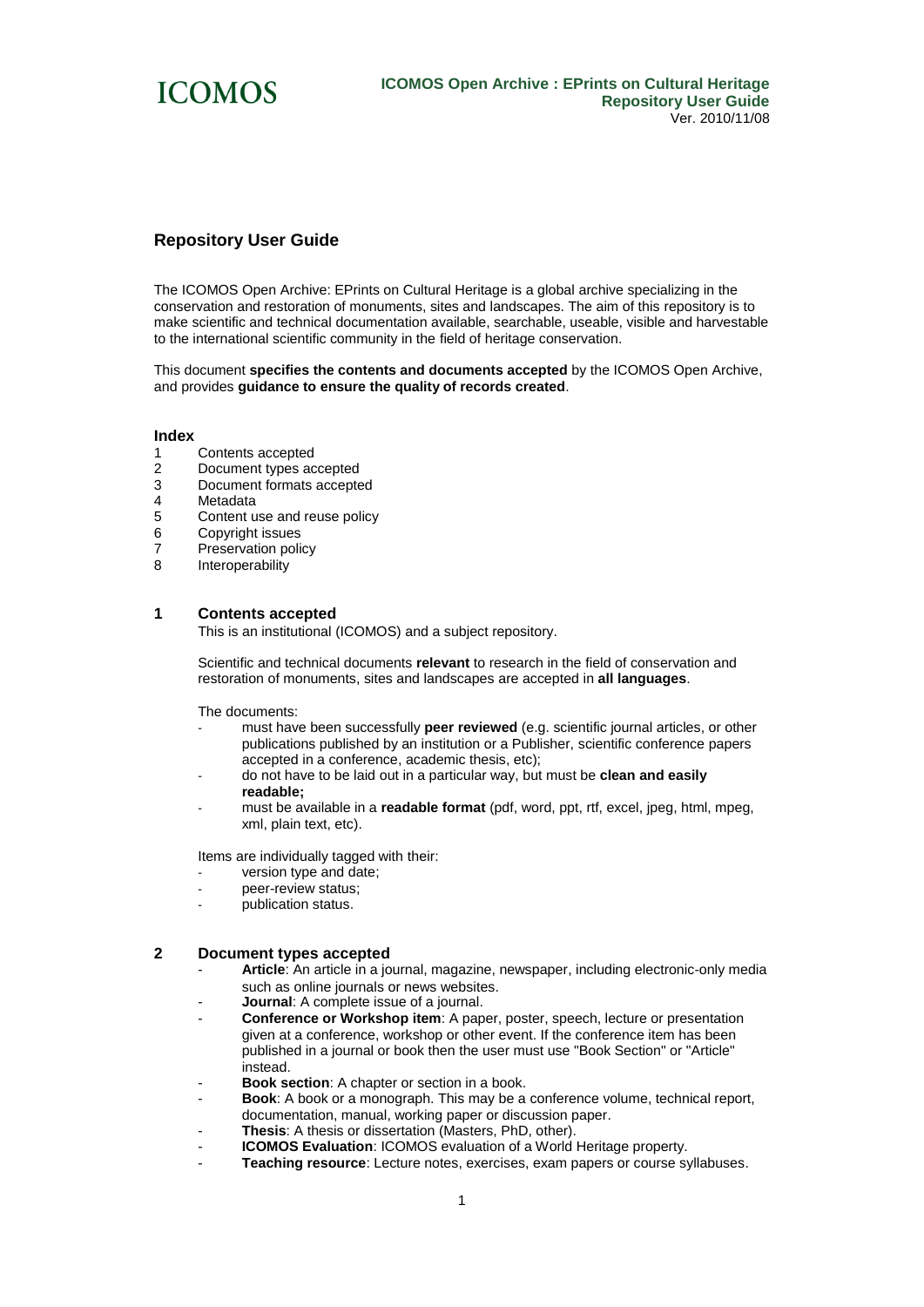

Other: Any other type of document not present in this list, which lies within the subject scope of the repository but is not covered by the above mentioned categories (e.g. Bibliographic references, unpublished reports and working papers, datasets, learning objects, multimedia and audio-visual materials).

# **3 Document formats accepted**

- PDF
- Word
- PowerPoint
- Excel
- HTML
- Plain Text
- Postscript
- Rich Text (RTF)
- Image: JPEG, PNG, GIF, BMP, TIFF
- Video: MPEG, QuickTime, AVI
- Audio: WAV, MP3, OGG, FLAC, WMA
- Archive: BZ2, TGZ, ZIP
- XML

### **4 Metadata**

Metadata is **data about data**; it is the bibliographic information about the document which the user/author is storing in the Archive: title, author, abstract, keywords, journal title, number of pages, etc. It is important to enter **accurate metadata** so that end-users are able to make **accurate searches**.

#### **How to enter metadata?**

- Users/authors must **register** with the system so that the Archive can create an account and identify the user/author. Only once the account has been activated can the user start the submission process.
- Before depositing, users/authors must **determine if documents are eligible** for the ICOMOS Open Archive in accordance with this **Repository user guide**, in terms of:
	- accepted contents;
	- accepted document types;
	- copyright legislation;
	- the publisher's copyright policy.
	- User/authors must then **prepare the material and the metadata** to describe the document.

For a more detailed step-by-step guide to the deposit process, also consult the **[Submission](http://www.international.icomos.org/centre_documentation/openarchive/submission_guidelines.pdf)  [Guidelines](http://www.international.icomos.org/centre_documentation/openarchive/submission_guidelines.pdf)**.

For a description of what metadata you need to provide for each type of document and the meaning of each metadata field see the **[List of Metadata](http://www.international.icomos.org/centre_documentation/openarchive/metadata.pdf)**.

# **5 Content use and reuse policy**

### **Metadata policy for information describing items in the repository:**

- Anyone may access the metadata free of charge.
- The metadata may be re-used for not-for-profit purposes in any medium and without permission provided:
	- the Open Access Identifier or a link to the original metadata record are given;
	- the ICOMOS Open Archive: EPrints on Cultural Heritage is clearly mentioned.
- The metadata **must not be re-used in any medium for commercial purposes without formal permission**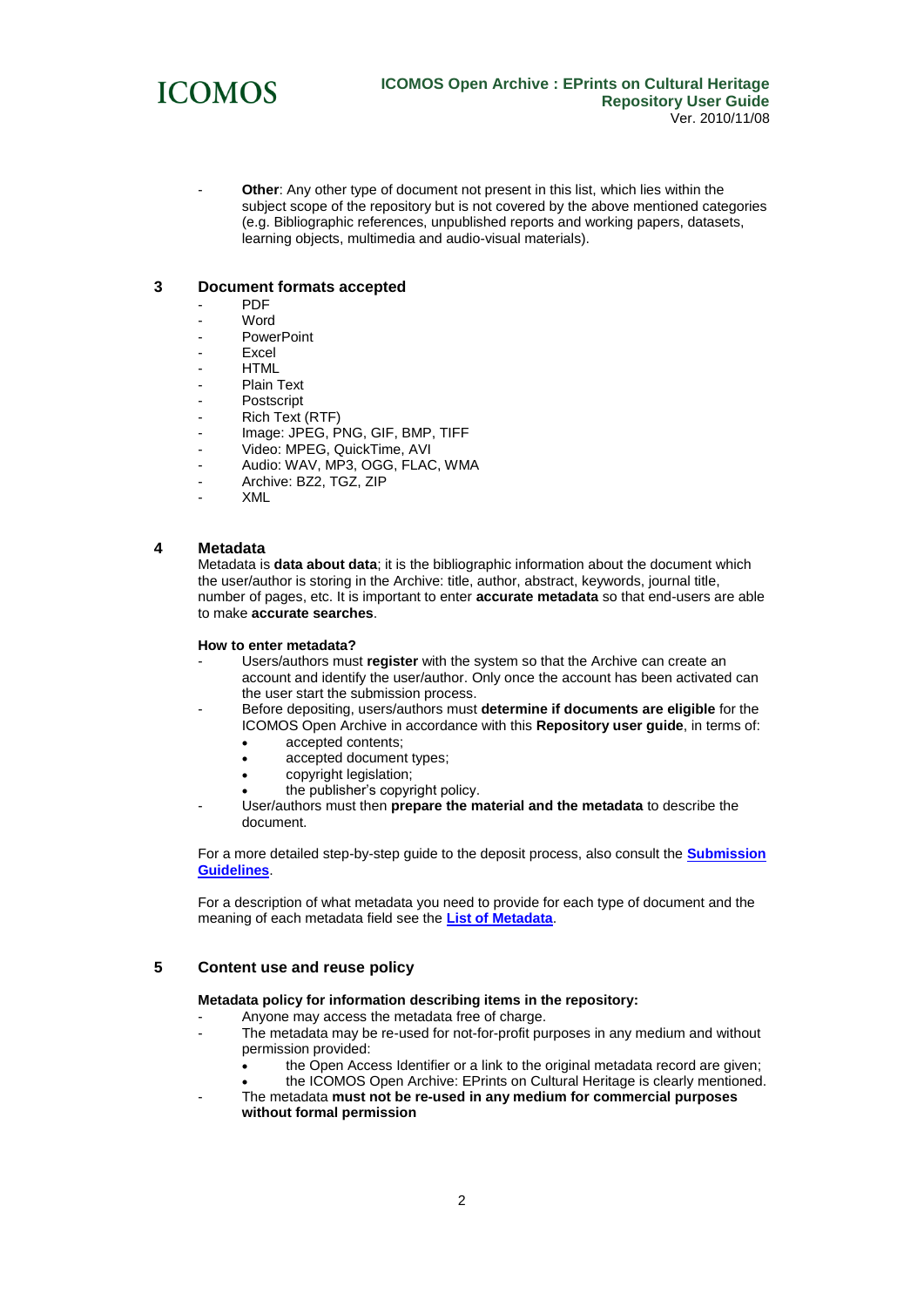

# **Data policy for full-text and other full data items:**

- Anyone may access full items free of charge.
- Single copies of full items can generally be reproduced, displayed or performed, and given to third parties in any format or medium, for personal research or study, educational or not-for-profit purposes without prior permission or charge, provided that:
	- the authors, title and full bibliographic details are given;
	- a hyperlink and/or URL are given for the original metadata page
	- the content is not changed in any way.
- Full items must not be sold commercially in any format or medium without formal permission of the copyright holders.
- Mention of the ICOMOS Open Archive is appreciated but not mandatory.

# **6 Copyright issues**

- The Open Access movement promotes free and unlimited access to scientific production while defending the rights of authors over their articles and publications. It recognizes that authors have intellectual property of their publications and thus they should decide how their publications should be disseminated and used.
- The ICOMOS Open Archive: Eprints on Cultural Heritage respects copyright and all **documents deposited remain the property of the author.**
- Before depositing a document**, authors must make sure they hold the copyright or are authorized to deposit the document** in the ICOMOS Open Archive, and that there is **no restriction on its electronic distribution**.
- In depositing the files and the associated metadata**, the author**:
	- **grants** the ICOMOS Open Archive: Eprints on Cultural Heritage the right to store them and to make them permanently publicly available for free online;
	- **declares** that the document deposited is his/her own intellectual property;
	- **understands** that the ICOMOS Open Archive: Eprints on Cultural Heritage does not assume any responsibility if there is a breach of copyright in distributing the documents or metadata.
- Authors of articles published in a commercial scientific journal are advised to **check the**  terms of the contract signed with the publisher, before depositing their article in the ICOMOS Open Archive. Most scientific journals allow authors to publish their articles in Open Access, generally with certain conditions and time constraints. For more information on Publishers' policies see <http://www.sherpa.ac.uk/romeo/>
- If a work is deposited by someone other than its author, this person declares that he/she has been appointed by the author or the copyright holder to deposit the documents in the repository. In depositing the files and the associated metadata, this person accepts full responsibility for any breach of copyright that distributing these files or metadata may entail.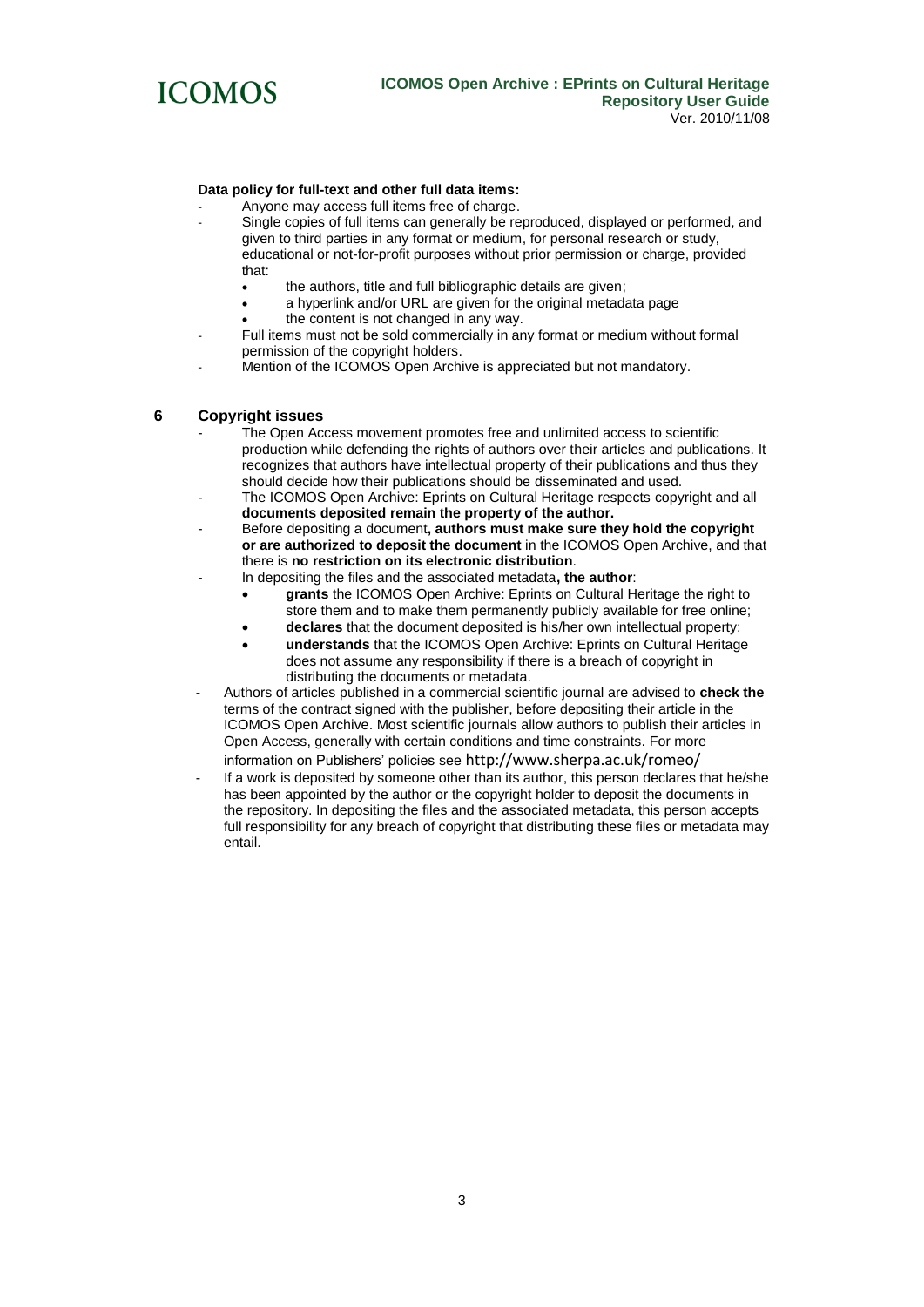

#### **Authors are asked to accept the following disclaimer at the final stage of the deposit procedure:**

#### **For work being deposited by its own author:**

The ICOMOS Open Archive is a self-archive. ICOMOS is not responsible for the accuracy of the information provided in deposited documents. Opinions expressed and data provided in deposited documents, and their associated metadata, do not commit ICOMOS in any way and are the sole responsibility of their authors. Deposited documents are not automatically endorsed by ICOMOS.

ICOMOS respects copyright and all documents deposited in the ICOMOS Open Archive remain property of their authors. In self-archiving documents and their associated metadata, authors declare that the material they deposit is their own intellectual property and grant ICOMOS the right to store it in the ICOMOS Open Archive: EPrints on Cultural Heritage and to make them permanently publicly available for free on-line. ICOMOS does not assume any responsibility if there is a breach of copyright in distributing the documents or metadata.

#### **For work being deposited by someone other than its author:**

In depositing documents, and their associated metadata, that are not their own work, the person depositing declares that he/she has been appointed by the author or the copyright holder to deposit the documents in the repository or that the material is in the public domain, and accepts full responsibility for any breach of copyright that distributing these files or metadata may entail.

Clicking on the deposit button indicates your agreement to these terms.

#### **Creative Commons**

Creative Commons is a non-profit organization whose main aim is to establish a balance between the rights of authors, cultural industries and the general public's access to culture. **Creative Commons "provide free licenses and other legal tools to mark creative work** with the freedom the creator wants it to carry, so others can share, remix, use commercially, or any combination thereof." It is the first attempt to provide a valid legal framework for Open Access.

In the upload stage of the deposit*,* the ICOMOS Open Archive: Eprints on Cultural Heritage offers authors, who hold the rights to their works, the possibility of choosing one of the **following six available Creative Commons licenses** to publish their works.:

- **Attribution**
- Attribution Share Alike
- Attribution No Derivatives
- Attribution Non-Commercial
- Attribution Non-Commercial Share Alike
- Attribution Non-Commercial No Derivatives

For more information about these licenses consult <http://creativecommons.org/about/licenses/>

# **7 Preservation policy**

- All the materials deposited in the ICOMOS Open Archive will be retrievable but it is **recommended to deposit files in PDF format**.
- The ICOMOS Open Archive will strive to **ensure continued readability and accessibility** of deposited documents by:
	- retaining deposited documents indefinitely;
	- migrating documents to new formats, where necessary, and providing software emulation to access un-migrated formats, where possible.
- The ICOMOS Open Archive **regularly backs up** its files according to current best practice.
- The **original bit stream is retained** for all items, in addition to any upgraded formats.